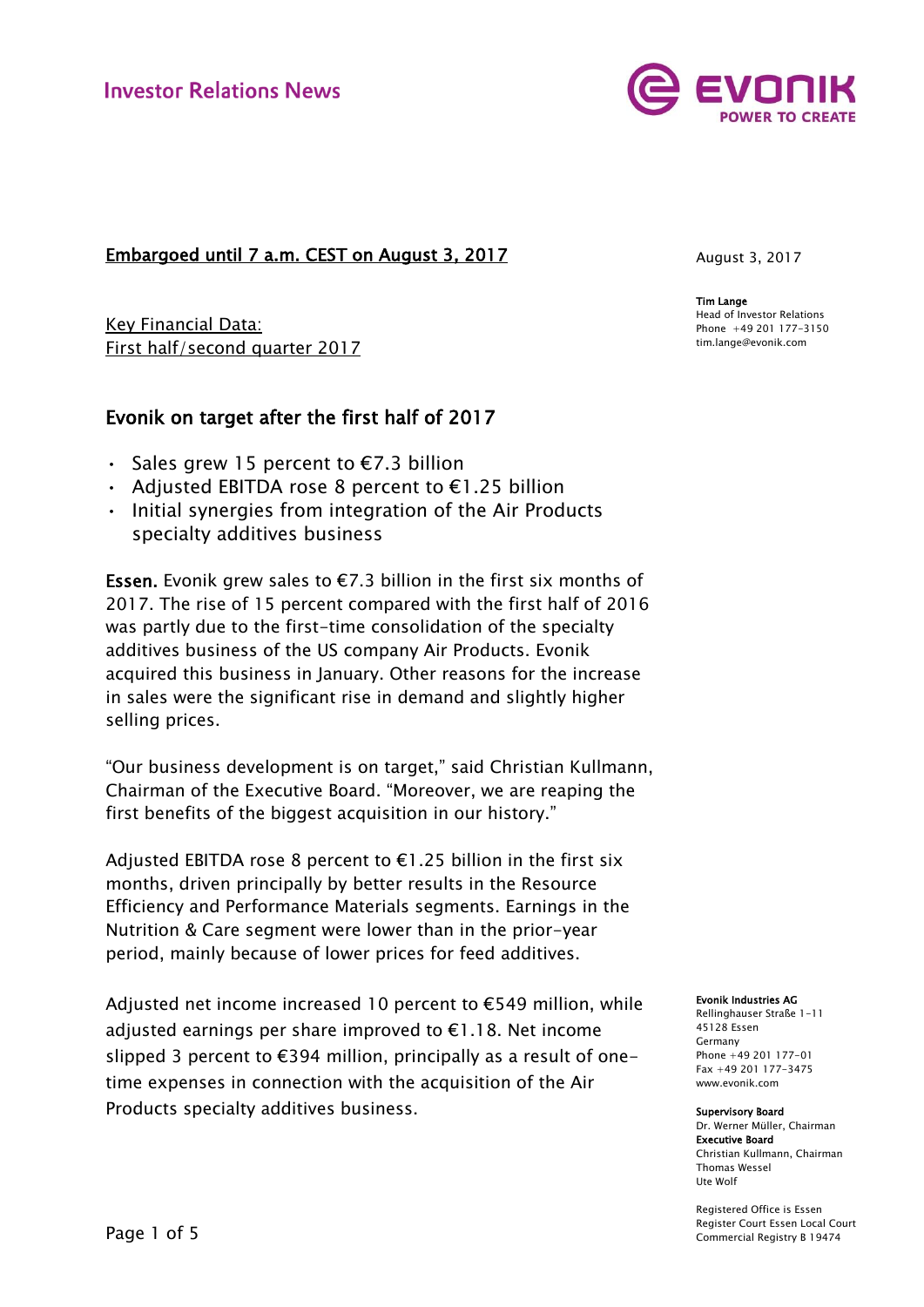

Integration of these units, which were acquired at the start of the year, is proceeding smoothly and successfully. Initial synergies were leveraged in the second quarter. Good progress is also being made with the acquisition of the silica business of US company J.M. Huber. Evonik expects to close this transaction as planned in the second half of 2017.

The company's net financial debt was €3.09 billion as of June 30, 2017. At the start of July, Evonik issued a hybrid bond for the first time. With a coupon of 2.125 percent, this was the cheapest ever Euro hybrid bond issued by an industrial company. The proceeds will be used to finance the acquisition of Huber's silica business. "The conditions achieved are further evidence that the capital markets have enormous confidence in our financial position," said Chief Financial Officer Ute Wolf. "We have a solid investment grade rating. And we want to keep that."

## Outlook confirmed

Evonik confirmed its forecast to increase both sales and operating profit for the full year 2017. Adjusted EBITDA is still expected to grow to between €2.2 billion and €2.4 billion (2016: €2.165 billion).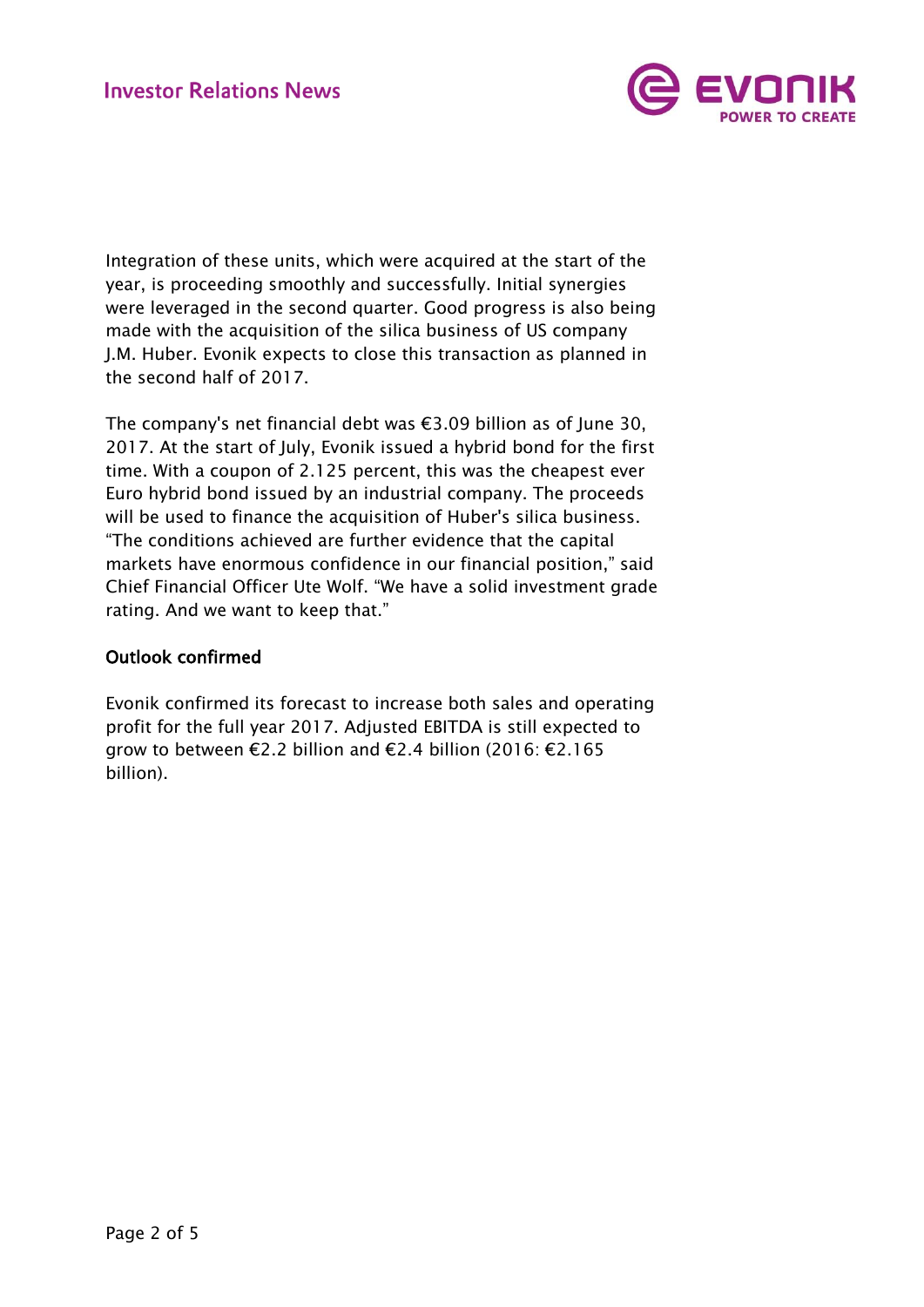

## Segment performance

Resource Efficiency: Sales increased 21 percent to €2.76 billion in the first half of 2017. 12 percentage points of this increase came from the first-time consolidation of the business acquired from Air Products. Prices were also slightly higher. Moreover, volumes were driven by high demand for silica, especially from the tire industry, for high-performance polymers, e.g. for 3D printing, and for oil additives for the automotive, construction and transportation industries, as well as for coating additives. Adjusted EBITDA rose by 19 percent to €628 million in the Resource Efficiency segment.

Nutrition & Care: Sales rose 5 percent to €2.28 billion in the first six months. This was attributable to the initial consolidation of the business acquired from Air Products, and to slight volume growth. On the downside, selling prices for feed additives were substantially lower than in the prior-year period. Adjusted EBITDA fell 31 percent to €385 million in the Nutrition & Care segment.

Performance Materials: Sales grew 18 percent to €1.89 billion in the first six months, and adjusted EBITDA almost doubled to €328 million. High demand and continued shortages in the supply chain, especially for butadiene and methylmethacrylate, resulted in higher selling prices. Successful implementation of restructuring measures also had a positive impact.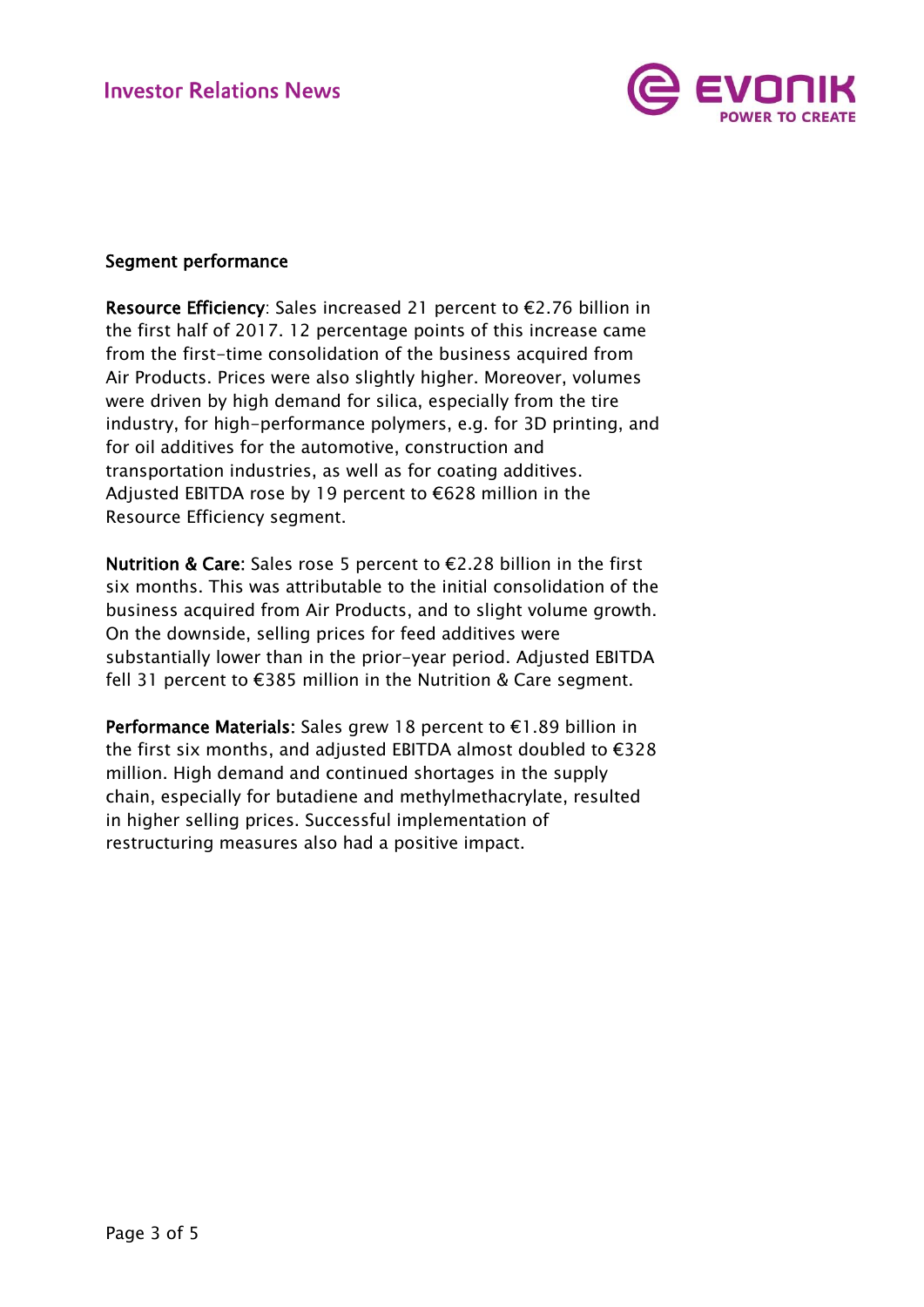

## Evonik Group: Excerpt from the income statement

| $(in \in million)$                                | Q <sub>2</sub><br>2017 | Q <sub>2</sub><br>2016 | Change<br>in $%$ | H1<br>2017 | H1<br>2016     | Change<br>in %  |
|---------------------------------------------------|------------------------|------------------------|------------------|------------|----------------|-----------------|
| <b>Sales</b>                                      | 3,614                  | 3,258                  | 11               | 7,296      | 6,363          | 15              |
| <b>Adjusted EBITDA</b>                            | 635                    | 585                    | 9                | 1,247      | 1,150          | 8               |
| Adjusted EBIT                                     | 429                    | 406                    | 6                | 834        | 795            | 5               |
| Adjustments                                       | $-54$                  | $-47$                  |                  | $-167$     | $-59$          |                 |
| Financial result                                  | $-26$                  | $-93$                  |                  | $-82$      | $-128$         |                 |
| Income before income taxes, continuing operations | 349                    | 266                    | 31               | 585        | 608            | $-4$            |
| Income taxes                                      | $-112$                 | $-97$                  |                  | $-184$     | $-195$         |                 |
| Income after taxes, continuing operations         | 237                    | 169                    | 40               | 401        | 413            | $-3$            |
| Income after taxes, discontinued operations       | 3                      | $-1$                   |                  | 3          | $-1$           |                 |
| Income after taxes                                | 240                    | 168                    | 43               | 404        | 412            | $-2$            |
| thereof attributable to non-controlling interests | 5                      | 3                      |                  | 10         | $\overline{7}$ |                 |
| Net income                                        | 235                    | 165                    | 42               | 394        | 405            | $-3$            |
| Adjusted net income                               | 289                    | 246                    | 17               | 549        | 501            | 10 <sub>o</sub> |

Prior-year figures restated

### Segment performance

|                                  | Sales Q2                   |                            |                  | <b>Adjusted EBITDA Q2</b>  |                            |                |  |
|----------------------------------|----------------------------|----------------------------|------------------|----------------------------|----------------------------|----------------|--|
|                                  | 2017<br>$\epsilon$ million | 2016<br>$\epsilon$ million | Change<br>in $%$ | 2017<br>$\epsilon$ million | 2016<br>$\epsilon$ million | Change<br>in % |  |
| <b>Nutrition &amp; Care</b>      | 1,151                      | 1,111                      | 4                | 196                        | 264                        | $-26$          |  |
| Resource Efficiency              | 1,368                      | 1,156                      | 18               | 318                        | 270                        | 18             |  |
| Performance Materials            | 916                        | 829                        | 10               | 169                        | 105                        | 61             |  |
| <b>Services</b>                  | 174                        | 163                        |                  | 35                         | 33                         | 6              |  |
| Other operations / consolidation |                            | $-1$                       |                  | $-83$                      | $-87$                      |                |  |
| Group                            | 3,614                      | 3,258                      |                  | 635                        | 585                        | 9              |  |

|                                  | Sales H1                   |                            |                | <b>Adjusted EBITDA H1</b>  |                            |                |  |
|----------------------------------|----------------------------|----------------------------|----------------|----------------------------|----------------------------|----------------|--|
|                                  | 2017<br>$\epsilon$ million | 2016<br>$\epsilon$ million | Change<br>in % | 2017<br>$\epsilon$ million | 2016<br>$\epsilon$ million | Change<br>in % |  |
| Nutrition & Care                 | 2,275                      | 2,157                      |                | 385                        | 557                        | $-31$          |  |
| Resource Efficiency              | 2,759                      | 2,276                      | 21             | 628                        | 526                        | 19             |  |
| Performance Materials            | 1,888                      | .601                       | 18             | 328                        | 169                        | 94             |  |
| Services                         | 367                        | 330                        | 11             | 76                         | 68                         | 12             |  |
| Other operations / consolidation |                            | $-1$                       |                | $-170$                     | $-170$                     |                |  |
| Group                            | 7,296                      | 6,363                      | 15             | 1,247                      | 1,150                      | 8              |  |